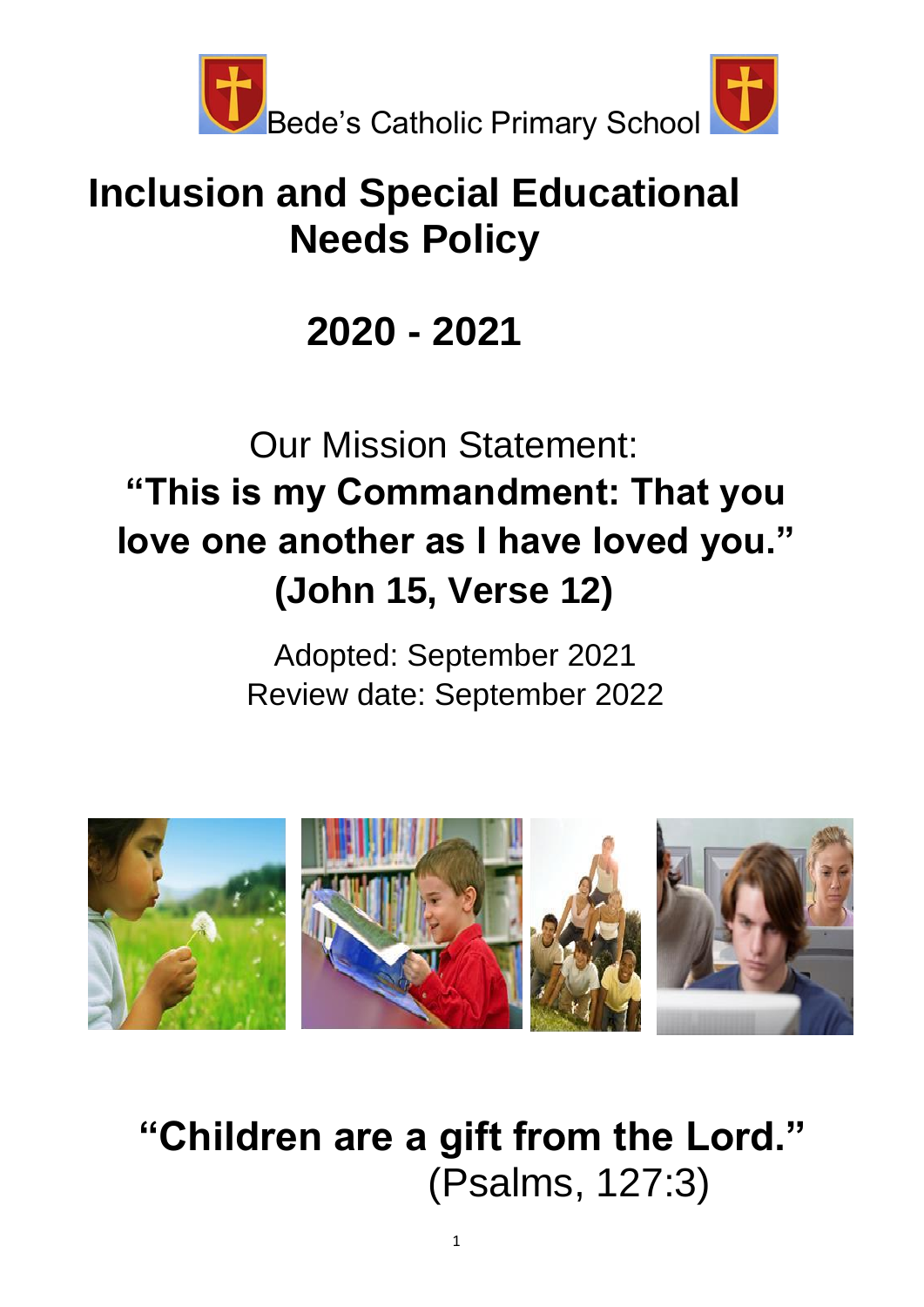## **Statutory Requirements**

This policy complies with the statutory requirements laid out in the 'SEND [Special Educational Needs and Disability] Code of Practice 0-25' (September 2014). It has been written with reference to the following guidance and documents:

- Equality Act 2010: advice for schools Feb 2013 (DfE)
- 'SEND Code of Practice 0-25' September 2014 (DfE; DoH); April 2020 Added link to guidance on 'Changes to the law in education, health and care needs assessments and plans due to coronavirus'
- Statutory Guidance on Supporting Pupils with Medical Conditions April 2014 (DfE)
- The National Curriculum in England: Primary Curriculum 2015 (DfE)
- School's SEN Information Report Regulations (2014)
- Teachers' Standards 2012
- Children and Families Act 2014

This Policy should be read in conjunction with all other school policies, particularly: Equal Opportunities, Teaching and Learning, Child Protection and Safeguarding policies, and the Equality Policy; it forms an essential part of all curriculum policies.

At St. Bede's, the **Inclusion Manager** with responsibility for the co-ordination of SEND, is Miss Monica Barker.

Contact details: 01256 473379 or email **m.barker@st-bedes.hants.sch.uk**

This policy can be accessed through the school website: **[http://www.st-bedes.hants.sch.uk](http://www.st-bedes.hants.sch.uk/)** or in paper form by requesting it from the school office.

All staff have responsibility for maximizing the opportunities and achievements of all learners – specifically, *all teachers are teachers of pupils with special educational needs.* This policy outlines our principles and practice.

## **Aims and Objectives**

As a Catholic school we view each individual as a unique 'child of God', loved and valued in their own right. Pupils with SEND are not only welcomed into our school community but valued for their contributions and the positive impact that they have on others. We endeavour to make every effort to achieve inclusion of all pupils whilst meeting pupils' individual needs.

The aims of Inclusion and Special Educational Needs Policy and practice in this school are:

- For children with SEND to be provided with every opportunity to succeed
- To be an inclusive school where every child is valued
- To meet individual needs through a wide range of provision
- To attain high levels of fulfilment and participation from students, parents and carers
- To share a common vision and understanding with all stakeholders
- To provide optimum resources to enhance learning opportunities and outcomes for children with SEND
- To provide curriculum access and support for all
- To work towards inclusion in partnership with external agencies and other colleagues
- To achieve a level of staff expertise to meet students' needs or to meet them with alternative support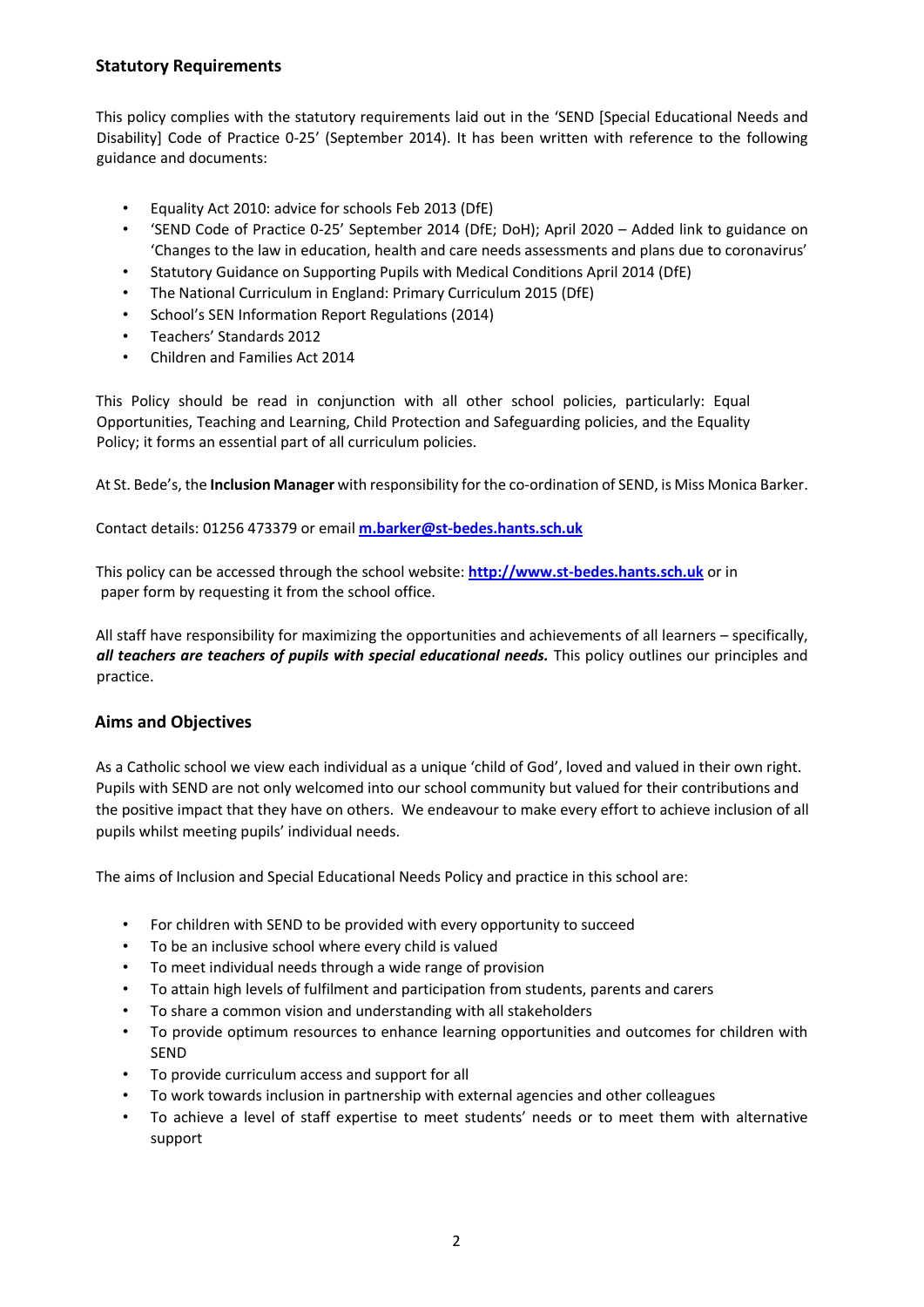## **Partnership with Parents/Carers**

The school aims to work in partnership with parents and carers. We do so by:

- Working effectively with all other agencies supporting children and their families
- Giving parents and carers opportunities to play a pro-active role in their child's education
- Making parents and carers feel welcome and well-informed about their child's additional needs in school and how the school intends to meet them
- Families are invited to contribute to the application and review processes with regard to Education, Health and Care Plans (EHCPs) using the 'Our Contribution' form
- Encouraging parents and carers to inform school of any difficulties or challengesthey perceive their child may be having at the earliest opportunity
- Inspiring confidence that the school will listen and act appropriately with regard to their child's needs
- Focusing on the child's strengths as well as where support is necessary
- Allowing parents and carers opportunities to discuss ways in which they can help their child in partnership with school, for example through parent/carer/teacher interviews
- Agreeing appropriate targets for children with needs in school and providing opportunities to review these with school staff and other professionals as appropriate
- Keeping parents and carers informed and giving support during assessment and any related decisionmaking process about SEND provision for their children
- The school will provide parents and carers with a forum where they can chat informally with other families of children with SEND – termly SEND Coffee Mornings hosted by the Inclusion Manager

## **Involvement of Children**

We recognise that all children have the right to be involved in making decisions and exercising choice ('SEND Code of Practice'). All children are involved in monitoring and reviewing their progress. We aim to fully involve children by encouraging them to:

- Share their views about their education and learning
- Identify their own needs and develop learning at an appropriate pace
- Share in individual and personal target-setting across the curriculum
- Self-review their progress and participate in new target-setting

In addition, students who are identified as having an EHCP, are invited to participate in the Annual Review process where they contribute their thoughts on their progress and achievements at school over a given year, using the 'My Contribution' form.

## **Context**

All children have a right to learn. For some children this may be more challenging than for others. At St. Bede's, we believe that all children should be provided with the opportunity to enjoy a full, enriching and enjoyable curriculum, irrespective of SEND. We aim to meet each child's requirements, by making necessary adaptations, providing appropriate support and taking in to account their strengths, needs and aspirations. We will consult with children, parents, carers and outside agencies to help support our good practice. Strengths will be acknowledged as well as challenges, so that adaptations may be made relevant to the individual child. We focus on individual progress and achievement as the main indicators of individual success, in the full range of curricular areas.

Every child is valued. Every child is an individual with a personality, needs and interests. We believe in the right of children to feel safe and to enjoy their school experience, thus developing the whole child, academically, socially, physically morally, emotionally and spiritually.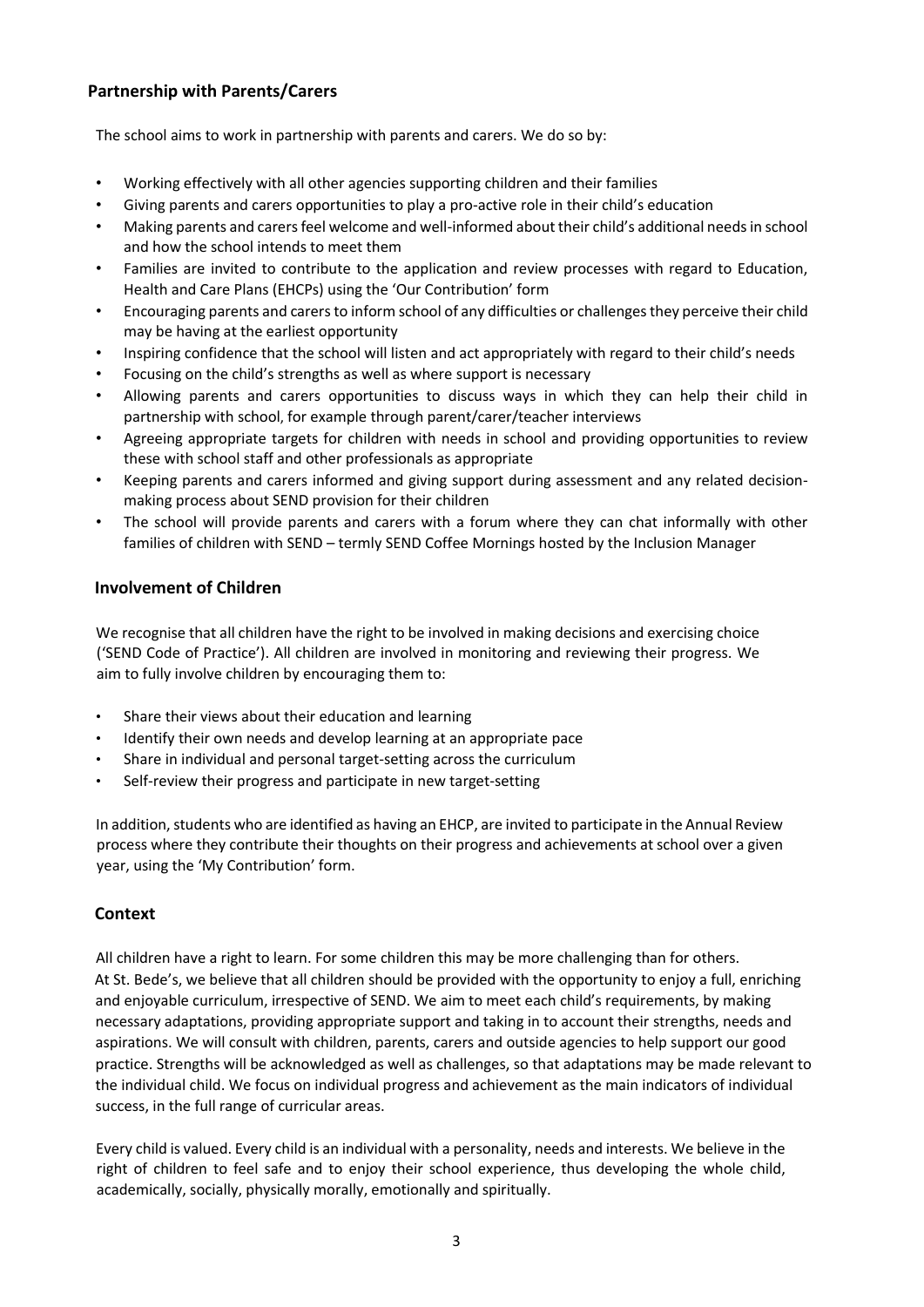*High-quality teaching that is differentiated and personalised will meet the individual needs of the majority of children and young people. Some children and young people need educational provision that is additional to or different from this. This is special educational provision under Section 21 of the Children and Families Act 2014.* '*SEND Code of Practice'*

## **Through our Inclusion and SEND Policy we aim to:**

- Provide a high quality standard of education for all pupils
- Raise aspirations of pupils with SEND, and those working with them, to be ambitious for their success and well-being
- Ensure all pupils have clear opportunities to achieve and to be supported in this

#### **We aim to achieve these outcomes by:**

- Ensuring pupil progress is tracked systematically and action is taken to address and intervene at an early stage
- Identifying those with a wide variety of need learning; social; emotional; psychological; physical or sensory
- Ensuring all class teachers are well-trained and equipped to support different additional needs
- Keeping up-to-date with research and best practice
- Working in a co-operative, productive partnership with the Local Authority and other outside agencies, to ensure there is a multi-professional approach to meeting the needs of all vulnerable learners
- Listening to children and families, working in partnership with them, respecting their views and concerns
- Building capacity within the school to recognise and support a wide range of need on a day-to-day basis
- Promoting children's self-esteem and emotional well-being and helping them to be confident learners whatever their needs in school
- Offering quality provision which meets needs, leads to positive outcomes and provides value for money

# **Definition of Special Educational Needs & Disability (Section 20 of The Children And Families Act 2014)**

*'A child or young person has SEND if they have a learning difficulty or disability which calls for special educational provision to be made for them. A child of compulsory school age or a young person has a learning difficulty or disability if they:*

- *Have significantly greater difficulty in learning than the majority of children of the same age: or*
- *Have disability which prevents or hinders them from making use of educational facilities of a kind generally provided for others of the same age in mainstream schools or mainstream post-16 institutions.*

*A child under compulsory school age has special educational needs if they fall within the definition above or would do so if special educational provision was not made for them.'*

## **Identifying Concerns & Special Educational Need**

We recognise that children learn at different rates and that there are many factors affecting achievement, including ability, emotional state, age and maturity. We understand that many pupils, at some time in their school life, may experience difficulties affecting their learning; we also recognise that these may be short term, or longer standing. At St. Bede's, we aim to identify problems as early as possible and provide teaching and learning contexts that enable each child to achieve and enjoy a positive learning experience.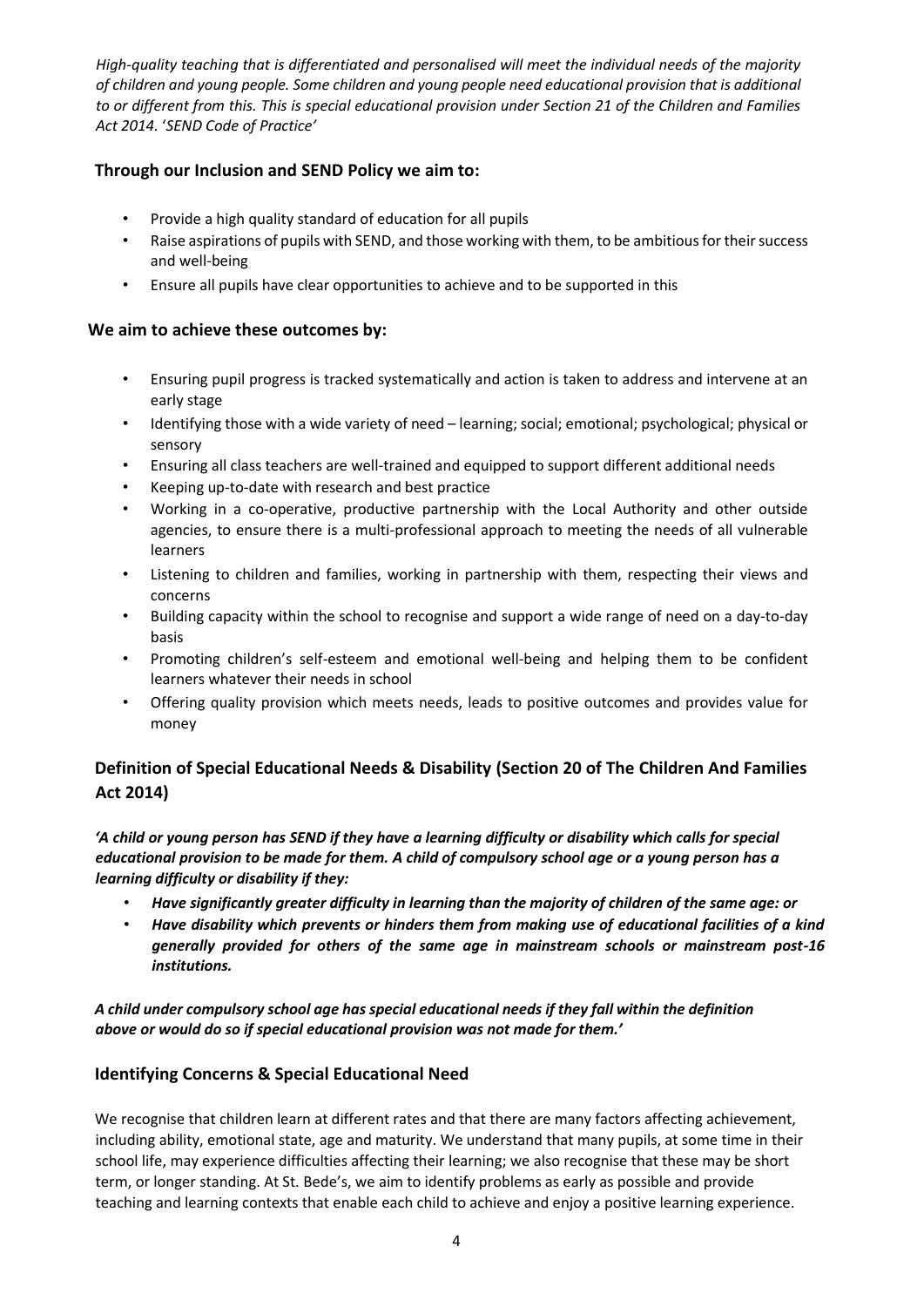The earlier action is taken, the more responsive the child is likely to be with more outcomes of a more positive nature.

## **Any of the following may trigger a concern:**

- Parent/Carer
- Child
- School/Class teaching staff/other adults working in school
- Widening gap or failure to close a gap between the student and his or her peer group
- Feedback from outside agencies and/or other professionals
- Records transferred from another school
- Base line and on-going assessments
- EYFS/KS1 results
- In-house assessment and informal monitoring

#### **How we define SEND in our children at St. Bede's:**

There are **four** general areas of special educational need, as outlined in the 'SEND Code of Practice'. These areas are to help the school identify and provide support appropriate for children. The needs of the child will be identified with consideration of the 'whole child' and in consultation with families and school staff.

#### *1. Communication and Interaction*

We support children with a speech and language delay, language impairments or disorders, specific learning difficulties such as dyslexia, dyscalculia, dysgraphia and dyspraxia, hearing/visual impairment, and those who demonstrate features within the Autistic Spectrum. We also offer 'Bucket Time' to promote interaction and empathy between children. This is available for any child across the school where a need has been identified.

#### *2. Cognition and Learning*

We support children who demonstrate features of moderate, severe or profound learning difficulties; specific learning difficulties or such as dyslexia, dyscalculia, dysgraphia or dyspraxia can also affect Cognition and Learning.

## *3. Social, Emotional and Mental Health Difficulties*

We support children who may be experiencing difficulties over emotions; social interactions; confidence and self-esteem; concentration, or anger management. The school currently has three Emotional Literacy Support Assistants (ELSAs) in post and we also now offer support to children through 'Drawing and Thinking Therapy', a programme designed to help identified children explore deeper feelings and emotions.

#### *4. Sensory and/or Physical Needs*

We support children with sensory, multi-sensory and physical difficulties. This need may affect a range of areas including gross and fine motor skills development and may be inherent with other areas of need; for example, children on the Autistic Spectrum often experience sensory 'overloads'. The school offers a sensory area where children can explore, using a variety of physical resources; this area also serves as a calming environment when required.

#### **Important to Remember:**

**Children are not regarded as having a learning difficulty solely because the language or form of language of their home is different from the language in which they will be taught. St Bede's complies with a duty to make reasonable adjustments in accordance with current** *Disability/Discrimination Legislation***.**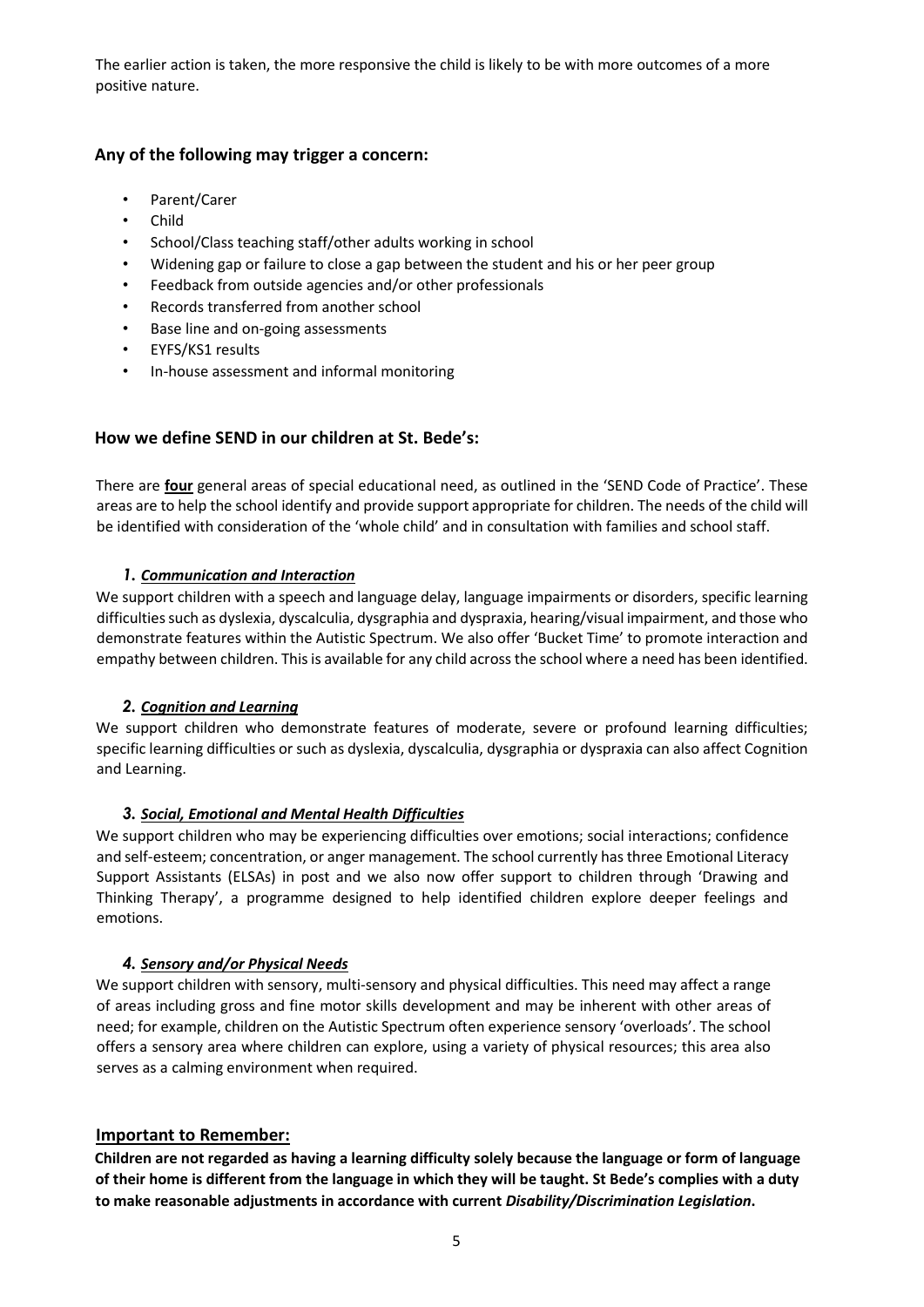**Children with concerning behaviour, poor attendance, looked after children (LAC), or those with medical needs, for example, will not automatically be considered as having SEND. There may be a range of considerations that impact on progress and attainment but, in isolation, these are not considered SEND issues.** 

## **Supporting Children with SEND** – **A graduated approach to support provision which focusses on Quality First Teaching, as an entitlement for all of our children.**

## **Initial Concerns**

At St. Bede's, we offer a holistic approach to supporting children with SEND. Identified children will be monitored by teachers and senior leaders, and supported by a range of school resources. Assessment for learning, catering for learning styles, prior and reinforcement teaching, will resolve many issues for learners. High quality teaching differentiated for individuals is the first step in responding to pupils who may have SEND. St. Bede's regularly and systematically reviews its teaching for all children, including those at risk of underachievement. This includes reviewing and, where necessary, improving teachers' understanding of strategies to identify and support vulnerable pupils and their knowledge of SEND most frequently encountered.

#### **Further Need**

Overseen by the Inclusion Manager, school staff work together to ensure appropriate provision is made for our children with SEND. Classteachers will make provision that is additional to and different from the core curriculum diet.

#### **Identifying Support**

Teachers will identify the specific support needed to support a child with SEND. Where appropriate, children with SEND will be provided with a set of **Personal Learning Targets**(**PLT**) which are established and reviewed termly. All children's progress will be reviewed at parent/carer/teacher meetings over the course of the year and at pupil progress meetings with the Headteacher and the Leadership Team.

#### **Next Steps**

Where a child continues to have experience challenges, despite quality support, advice will be sought from external services. This involves the assessment and advice from outside agencies in pinpointing the nature of a student's need and helping to plan more specific support; we would normally do this in partnership with the child's family/carers. Other professions include: our Educational Psychologist (EP); our Occupational Therapist (OT); our Behaviour Therapist; the Primary Behaviour Support Team (PBS); our School Nurse; the Speech and Language Therapist (SALT); a Counsellor Mentor; a Specialist Teacher Advisor for Hearing Impairment; 'Stepping Stones Down Syndrome Support', and the Maple Ridge Outreach Support Team.

## **Educational Health Care Plans (EHCP)**

We recognise that in some cases, children will have a wide range of complex issues, including health and welfare, which are impacting on their learning experience. Where the need is such that significant support is needed from a range of sources, a request may be made to the Local Authority for an *Education, Health and Care Plan (EHCP),* which will be drawn up in consultation with parents/carers, the child and professionals working with the child. The plan will be reviewed formally annually. At St. Bede's, we currently have 11 children with an EHCP (3% of the school's population).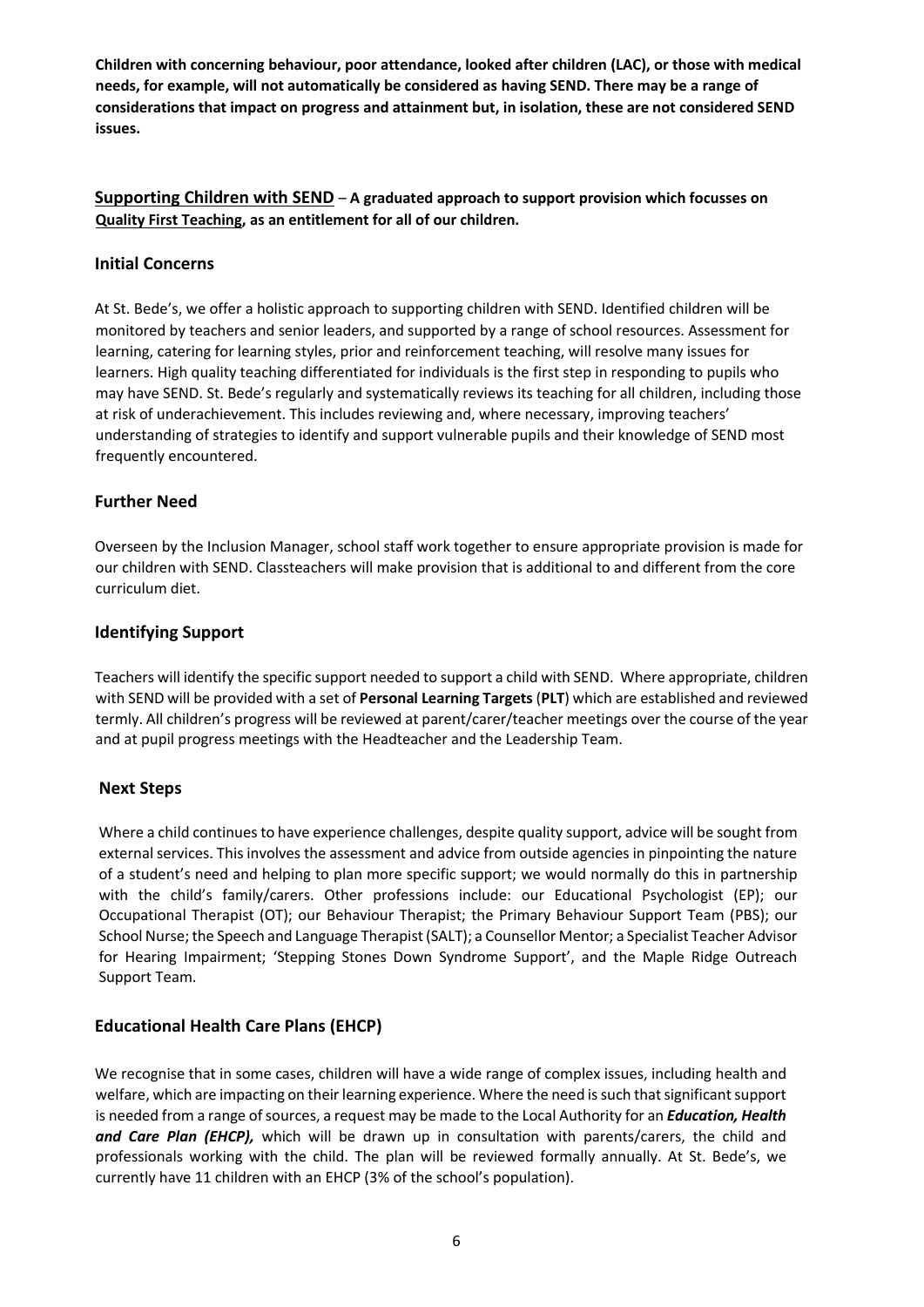## **Supporting Children and Families with SEND**

We listen to and act upon the concerns of parents/carers. We actively encourage parents to support their child through positive attitudes and home interventions, providing user-friendly information and effective communication. We work towards a partnership with families, in full recognition of their knowledge and expertise with regards to their child. Parents will be made aware of useful agencies should they require support as a family, for example, 'Barnardo's'; the NSPCC.

The views of the child with SEND will be considered at all stages of support so that they understand why they are working in a particular way and what the expected outcomes are.

Further information can be found on the **Local Authority** website: **https://www.hants.gov.uk/ (Hantsweb**), which outlines service provision in our local authority and support available to parents/carers and children with SEND.

## **National Tests**

Children entering national SATs tests will be considered for access arrangements or withdrawal from the tests if their special needs are such that they could not attempt the tests without additional provision. Consultation between the Deputy Headteacher, the Classteacher and the Inclusion Manager takes place as to what is best for individual children and the appropriate arrangements are subsequently made. With regard to the Y1 phonics check, the decision as to whether a child takes the test lies with the Headteacher.

## **Transition Arrangements**

Times of transition are often challenging for children with SEND. When children move on to their secondary placements, key staff members meet with receiving Inclusion Managers in order that children's needs can be addressed and that transition is smooth. Children are also usually offered additional transition days at their secondaries prior to starting in September. Our main secondary (Bishop Challoner Catholic Secondary School) also offers family consultations in the Summer Term for children with SEND or where there are specific concerns with regard to transition. For children who do find moving up to secondary school a challenge, we support them by managing an Inclusion Partnership Agreement (IPAs). This focusses on contemporaneous successes for the child and details how to manage new scenarios for them. IPAs are also completed by staff where children internal to the school find transitioning up to a new year/phase tricky.

## **Managing Medical Conditions**

As appropriate, staff are trained to support children with specific medical needs - see Supporting Pupils with Medical Conditions, incorporating Administration of Medicines Policy. Where appropriate, children have Care Plans in place which are updated at least annually; these cover conditions such as diabetes, asthma or for children with allergies. Where children have specific physical medical needs or physical needs related to SEND, the school will make appropriate provision, for example, providing sensory areas to support children on the Autistic Spectrum. Where there are physical disabilities, the school fulfils its obligations under the 2010 Equality Act in ensuring that "reasonable adjustments" are made to facilitate individual children's needs.

## **Admission Arrangements**

The admission arrangements for all pupils are in accordance with national legislation, including the Equality Act 2010. The Governing Body is the admitting authority for St. Bede's.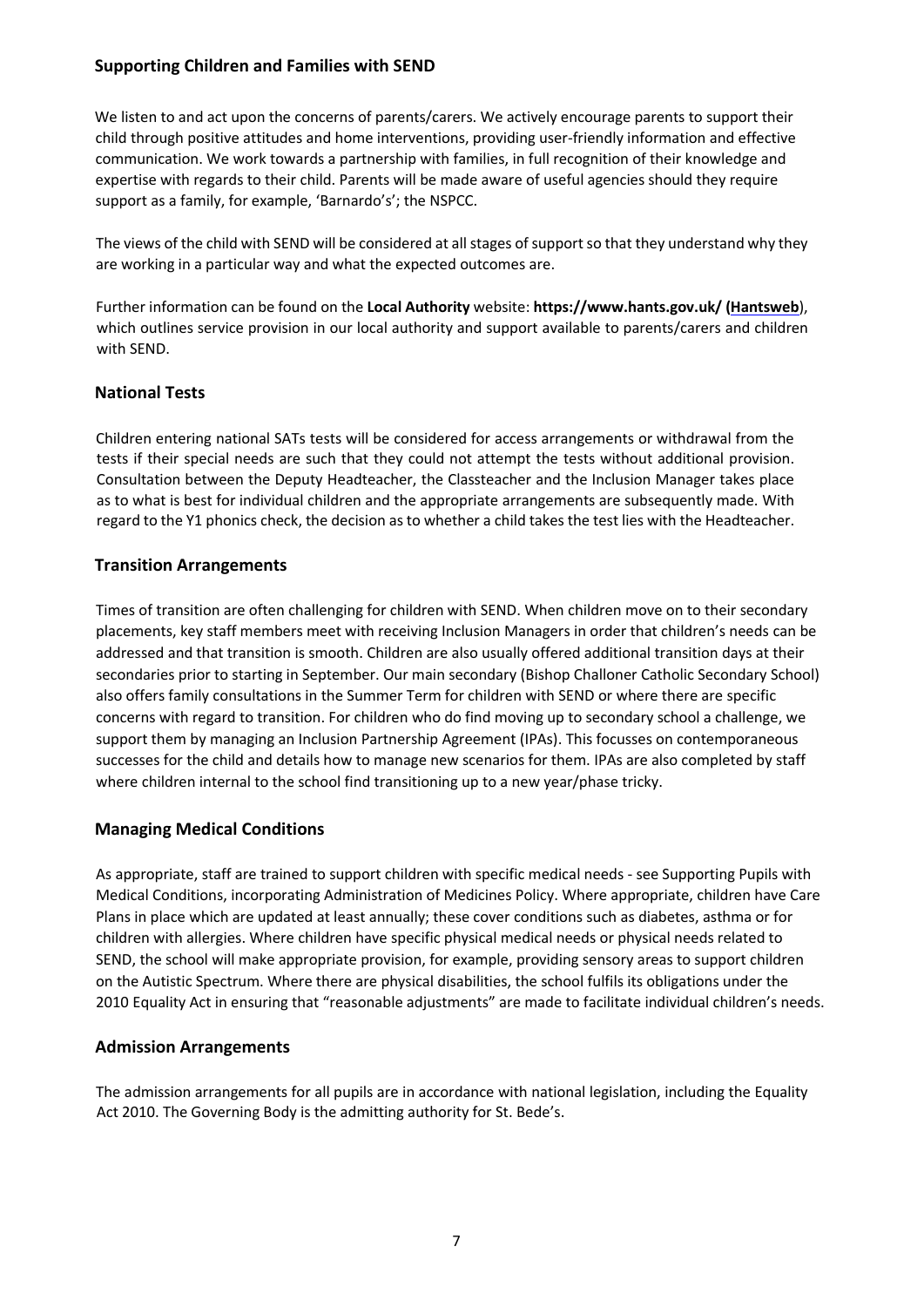## **Facilities for Pupils with SEND**

The school complies, as much as possible within the constraints of the building, with relevant accessibility requirements, with some limited space around the school for working individually with children or with small groups. Parts of the building can be accessed by wheelchair users and the ground floor of the main building houses an adapted toilet for disabled users. Staff across the school utilise a wide range of resources to support children with SEND; these include 'Numicon' (maths); 'Nessy' (an online facility to support the acquisition of phonics); visual timetables; reading overlays (to support children with dyslexic tendencies); OT equipment (scooter boards; weighted jackets, etc.); electronic devices; ear defenders, and the use of 'Outreach' support from the team at Maple Ridge School.

## **Responsibilities**

**The Inclusion Manager** (Miss Monica Barker) has responsibility for:

- The day-to-day operation of the school's Inclusion and Special Educational Needs Policy
- Advising and supporting Classteachers and support staff on current SEND practice, as related to the children in their care
- Liaising with external agencies including, educational, medical, social and voluntary services
- Working with Classteachers to devise, implement, monitor and update *Personal Learning targets (PLTs), Provision maps* and other SEN forms as part of our pupil progress cycle
- Working with the Leadership Team with regard to the deployment of Teaching Assistants to meet the needs of the children across the school
- Monitoring effectiveness of support programmes and services
- Meeting with and ensuring that families are fully involved in working towards positive outcomes for their child's learning
- Implementing programmes of Annual Reviews, transition agreements, EHCP paperwork with SEND students
- Managing records of all children with SEND
- Liaising with relevant schools to ensure smooth transition between phases and places of education
- Liaising with SEN governor and keeping up-to-date with national/local developments through network meetings, regional conferences and relevant training
- Supporting and working with families to further promote the high profile of SEND across the school and its community, for example, through hosting termly Coffee Mornings for families of children with SEND
- Ensuring her own professional development is furthered, for example, by attending SEN Cluster Group meeting, SEN Circle meetings and LA SEN conferences

**Teachers** are responsible and accountable for the progress, development and well-being of pupils in their classes at all stages of SEND support. Classteachers work to develop independent, confident learners. They are responsible for managing support staff and resources within their class and for liaising with parents/carers, in the first instance.

**The Governing Body** understands their duty of care and endeavours to ensure the best possible provision for Inclusion & Special Educational Needs at St. Bede's.

The **SEND/Inclusion Governor** (**Mrs. Dilini de Silva**) has responsibility for:

- Assisting and advising the Governing Body on fulfilling its SEND responsibilities
- Ensuring that children with SEND are fully integrated within the school and learning community, so far as this is reasonably practical and compatible with equal education for all and appropriate to the individual needs of our children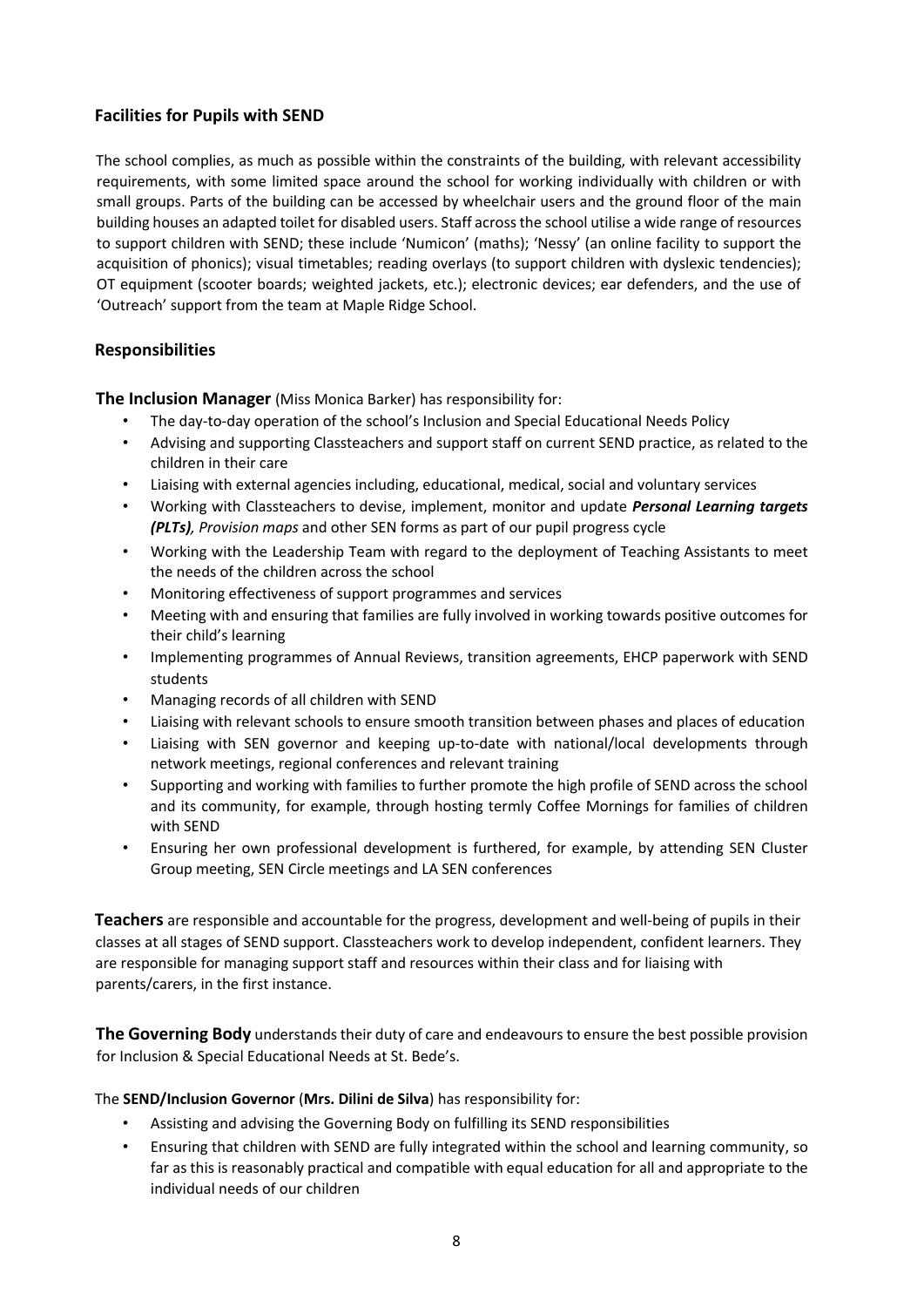- Ensuring that the budget allocation for SEND takes account of staffing, training and resourcing requirements for individual children
- Is aware of the implementation and effectiveness of the school's policy by monitoring:
- The existence of accurate and up-to-date record keeping with regard to children with SEND
- Feedback from children, families, staff and any other interested parties
- The achievements, progress and well-being of children with SEND
- The nature and presentation of the needs of our children with SEND and how they impact on the school's provision

#### **Training and Resources**

Training needs are identified by the Inclusion Manager, teaching and support staff where specific needs have presented the need for further professional input for children in school or those known to be coming into school. The Inclusion Manager regularly attends LA training, conferences and briefing meetings to keep upto-date with local and national developments and to share best practice. She also attends SEN Circle and Cluster meetings to keep abreast of local and professional initiatives.

#### **Monitoring and Evaluation**

Pupils' progress is monitored using the school's chosen assessment methods, including a range of approved, standardised tests. For children with EHCPs, a tailored assessment package is used. Quality of teaching is monitored through lesson observations, learning walks, book-scrutiny and pupil interviews. Interventions are evaluated for their effectiveness, manageability and value for money. Family and pupil surveys, feedback on reports and at parent/carer meetings, and SEND review meetings, further inform our practices with regard to children with SEND.

#### **Complaints And Concerns**

Should a parent or carer have a concern about the provision made for their child, they should, in the first instance, discuss this with the Classteacher. If the concern continues, this should be referred to the Inclusion Manager or the Leadership Team who will try to resolve the matter and can advise on further queries and procedures. At all stages, families are able to seek advice from the Hampshire Parent Partnership Service:

*Special Educational Needs and Disability Information Advice and Support (SENDIASS) Service in Hampshire: Hampshiresendiass.co.uk*

#### **Inclusion**

Our school is an inclusive school. We aim to make all pupils feel included in all our activities. We endeavour to make all learning fully inclusive. We recognise the entitlement of all pupils to a balanced, broadly-based curriculum. We have systems in place for early identification of barriers to children's learning and participation so that they can engage in school activities with all other pupils. We acknowledge the need for high expectations and suitable targets for all children.